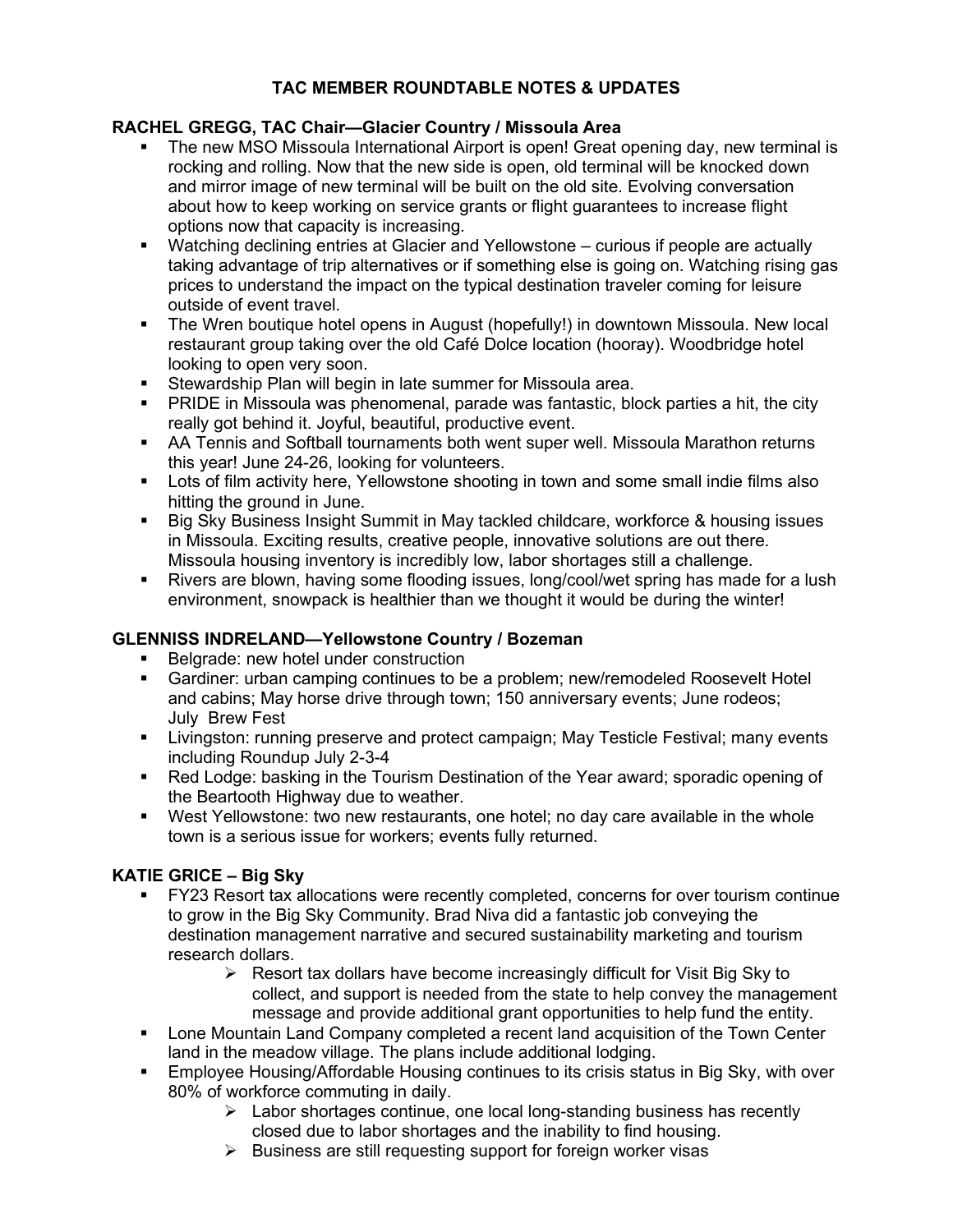- The scheduled Foo Fighters concert in August was cancelled, but a new festival lineup was recently announced that attracts a regional audience.
- Big Sky Resort finished a strong season in skier visitation and bed tax collections. Groundbreaking is complete for the installation of a new tram, estimated to take two years to complete. The resort anticipates strong visitation this summer.

### **LINDZY ROTH—Glacier Country / Kalispell**

- Glacier National Park Summer 2022 logistics: vehicle reservation, road construction. Dylan and Diane partner with park management on a regular basis to provide input on park messaging from a visitor perspective. Looking forward into the shoulders seasons of 2022-2023 (fall, winter, spring), there will be significant impacts to the visitor experience on the west side of Glacier National Park, with the Lake [McDonald](https://www.nps.gov/glac/planyourvisit/projectwork.htm) Utility [Project](https://www.nps.gov/glac/planyourvisit/projectwork.htm) scheduled to have a hard closure on the GTTSR from October 1 - end of May 2023 with no recreational access past Apgar Village.
- Airport Pilot shortages and fuel price increase in the face of high demand for flights are creating a challenging environment for airlines. Fortunately, we are in a highly desirable market, so we are only seeing minimal decreases this summer. Terminal expansion construction continues. Summer of 2022 will see 27% decrease in seat capacity. Lost two cities (ATL and SAN) and one carrier (Jet Blue). But based on load factor of summer 2021 it's anticipated that the airport will be as busy as last year.
	- $\triangleright$  Enplanements for 2022 YOY January 47% increase, February 39% increase, March 36% increase, April 28% increase.
	- $\triangleright$  Glacier AERO focuses on securing winter and year-round service. EW and DK are contributors and involved with the board.
- Medical Tourism Is back in full swing and hitting pre pandemic numbers. May had 26 patients with 18 being procedures and June has 21 patients scheduled 13 being procedures so far. (Procedures require a week stay in the valley at least generally for a patient and caregiver) Currently they are receiving 4-6 new patient inquiries a day. Patients are now being told it will be 3-4 years from the referral from the primary care to surgery. The surgeons, once they see them, are telling them at least 18-24 months more. This is the wait time for something like knee or hips surgery however spine evaluations can be even longer.
	- $\triangleright$  One of the issues the medical tourism office has experienced since the border reopened is that some unvaccinated folks want to come down and they don't like the answer that there is no longer the medical exemption that will allow them to bypass being vaccinated. Housing is still a concern as we enter the summer peak season, anything from VRBO to hotels.

#### **RHONDA FITZGERALD—Glacier Country / Whitefish**

- The first topic on everyone's mind is HOUSING, HOUSING, HOUSING. And Short-Term Rentals are a big part of the issue. Many homes are being converted to STRs and much of new construction is also for STRs. The situation is drastic throughout NW Montana, for residents of all economic levels.
	- $\triangleright$  In Whitefish: During each month of ski season, short term rentals (City Limits and Zip Code) outperformed standard lodging in Whitefish for the second year in a row. While this has happened during ski season during the last few years, for the first time ever short-term rentals within the City Limits outperformed standard lodging outside of ski season, during April. As of April 2022, there are currently 1,246 short term rental listings within the Whitefish Zip Code. When the average number of bedrooms (2.3) is taken into consideration, this accounts for over 2,800 guest rooms- or double the number of guest rooms available in traditional lodging in Whitefish.